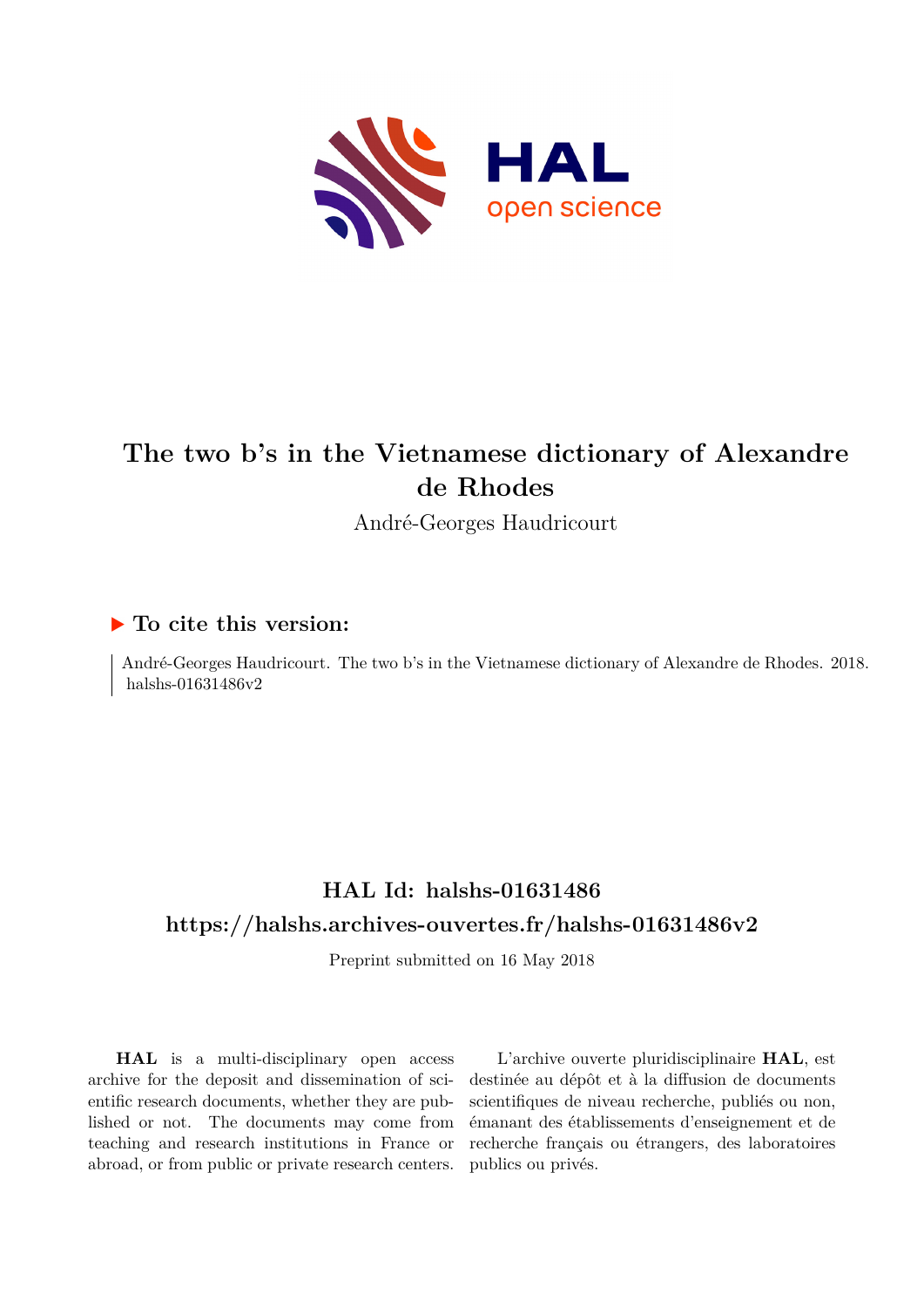*Non-final version (May 16th, 2018). In preparation for: Haudricourt, André-Georges.*  Evolution of languages and techniques*. (Ed.) Martine Mazaudon, Alexis Michaud & Boyd Michailovsky. (Trends in Linguistics. Studies and Monographs [TiLSM] 270). Berlin: De Gruyter Mouton.*

## **The two** *b'***s in the Vietnamese dictionary of Alexandre de Rhodes (1974)**

Originally published in Vietnamese translation as: Hai Chữ B, trong cuốn từ điển của A-lếch-xan đơ Rốt. *Ngôn Ngữ* [Linguistics] 4 (1974). Haudricourt's original French typescript was prepared by Nguyen Phu Phong and published in 2005 as: Les deux b du *Dictionarium* d'A. de Rhodes, *Cahiers d'Etudes Vietnamiennes* 18, 65–68. It is the basis of the present translation.

*translated by Alexis Michaud* 

#### **Abstract**

[This article, intended for non-specialist Vietnamese readers, begins with a typographical curiosity in the romanized spelling of the famous *Dictionarium* of Alexandre de Rhodes (1651): the modified  $\phi$ , indicating the bilabial spirant transcribed [β] by linguists. In the 17th century, this phoneme was distinct from both *b* [6] and *v* [**v**], but neither the modified  $\phi$  nor its pronunciation survives in modern standard Vietnamese: words written with  $\phi$  in the *Dictionarium* are currently written and pronounced with *v*.

 The spelling of vernacular plant-names in post-*Dictionarium* botanical works is examined for clues to the date of the merger between  $\beta$  and v. Although examples of the erroneous use of  $\phi$  for  $v$  in de Loureiro 1790 may be an indication of merger, the replacement of  $\phi$  by  $\phi$  in later works by French botanists is a strictly typographical error with no basis in phonology, because the phoneme β merged only with v, never with b  $[6]$ .]

The initial phoneme  $V$  [v] of Vietnamese has two distinct diachronic origins: on the one hand a bilabial stop, which is preserved in Mường and in the other minor languages of the Viet-Mường [Vietic] group, and on the other hand the labiovelar semivowel [w].

H. Maspero also mentions a third origin for Modern Vietnamese  $v$ , namely a labiodental consonant [v] borrowed from Thai. However, it appears that the latter is a relatively recent innovation in Thai, and that it originates, like the labiovelar consonant of Modern Chinese, in a bilabial. Be that as it may, Maspero (1912: 74) shows that in the 15th century the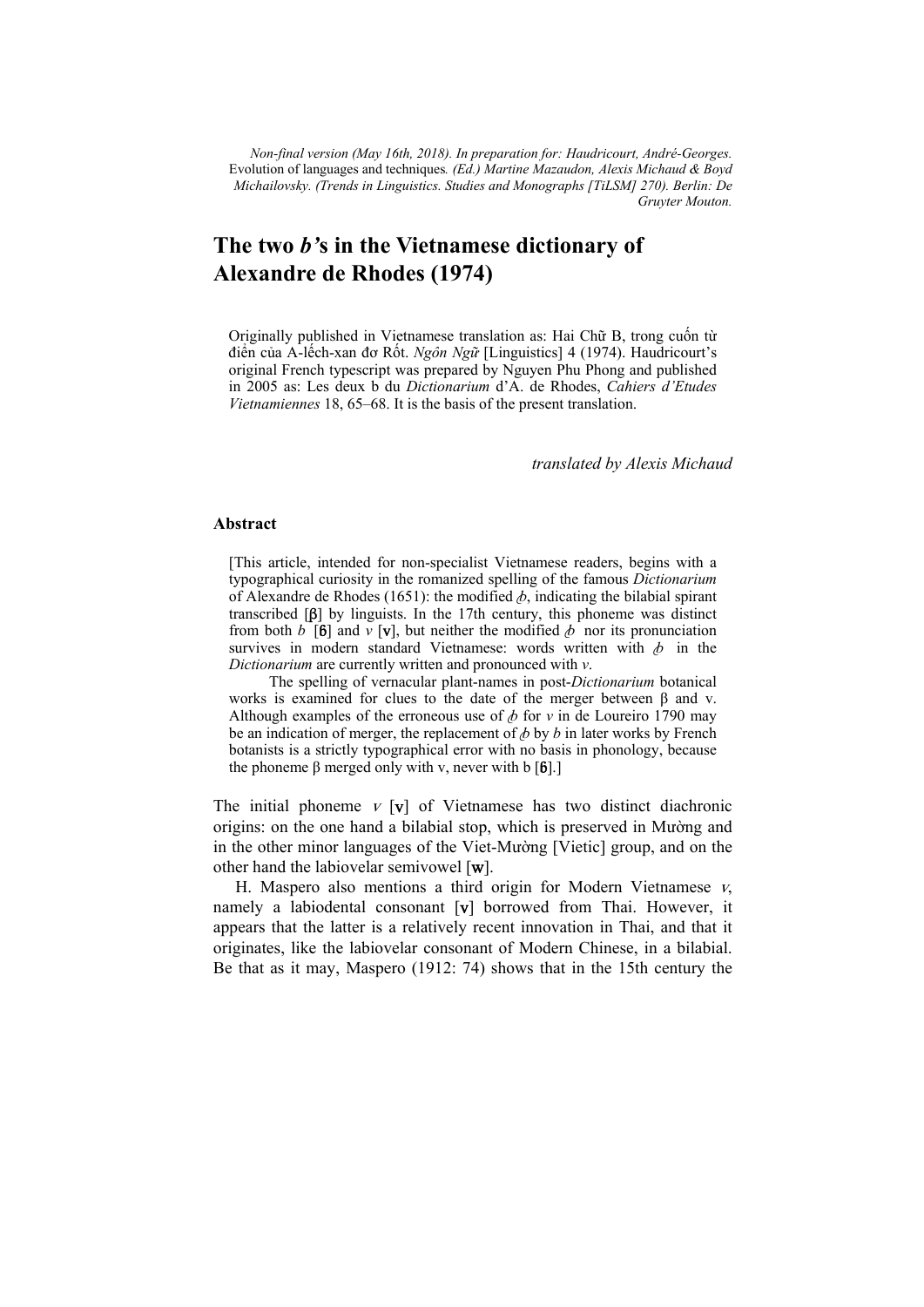Hoa-di dịch-ngữ [a collection of local pronunciations transcribed in Chinese characters<sup>1</sup>] distinguishes [words corresponding to present-day] vàng, vi, văn, vườn, voi, transcribed by characters pronounced with initial  $w$ , from *vua*, *viết*, *vải*, *vú*, transcribed by characters pronounced with initial p. Thanks to the publication of the Vietnamese section of the Hoa-di dịch-ngữ by É. Gaspardone (1953), we can now add vá (áo), vách, ván, vắn, vò, v $\delta$  tay and vút to the list of p-initial words. [See the Appendix for glosses and additional information.]

Maspero states that it is difficult to ascertain whether the two initials were still distinct in the 17th century: "De Rhodes states that  $v$  has two values, one vocalic and the other consonantal, but he does not describe the latter; he also mentions the existence of a sound which may have been intermediate between  $b$  and  $v$ , and which has now disappeared, turning into  $b$  in some words, and into  $v$  in others" [Maspero 1912: 74].

It seems to me that Maspero did not read de Rhodes's text with sufficient attention. The text reads:

| [Latin (Rhodes $1651b:2-3$ )]  | [translation]                                      |
|--------------------------------|----------------------------------------------------|
| B est etiam duplex             | There are two varieties of b.                      |
| unum commune ut 'ba' tria      | One of them is as in ba 'three';                   |
| et istud quidem, non est       | this one is not exactly like ours,                 |
| omnino simile nostro           |                                                    |
| sed pronuntiatur non emittendo | it is pronounced, not by emitting                  |
| sed potius attrahendo spiritum | the breath, but rather by drawing it               |
| in ipso oris <sup>2</sup>      | into the mouth.                                    |
| alterum $\phi$ pronunciatur    | The other, $\phi$ , is pronounced                  |
| fere ut $\beta$ graecum        | like the Greek $\beta$ ,                           |
| ut <i>běao</i> 'ingredi'       | as in $\phi \check{e}$ ao 'to enter'; <sup>3</sup> |
| non est tamen omnino simile    | it is not, however, exactly like                   |
|                                |                                                    |

<sup>1. [</sup>Chinese: 華夷譯語; Pinyin romanization: huá yí yì yǔ; Sino-Vietnamese: Hoa-di dịch-ngữ. An annotated edition of the Annamese (Vietnamese) section was published by Vương Lộc (1995).]

1

<sup>2. [</sup>Haudricourt has omitted several words here, no doubt intentionally, both from the Latin and from the translation, but in the process eliminated *hiatu* 'opening', the object of *in.* The missing words (following *oris*): *seu labiorum hiatu ac si quis vellet proferre 'm' et postea proferat 'b'* "through the same opening of the mouth or of the lips, as if one wished to produce *m* and afterwards produced *b*".]

<sup>3. [</sup>Present-day Vietnamese spelling: vào.]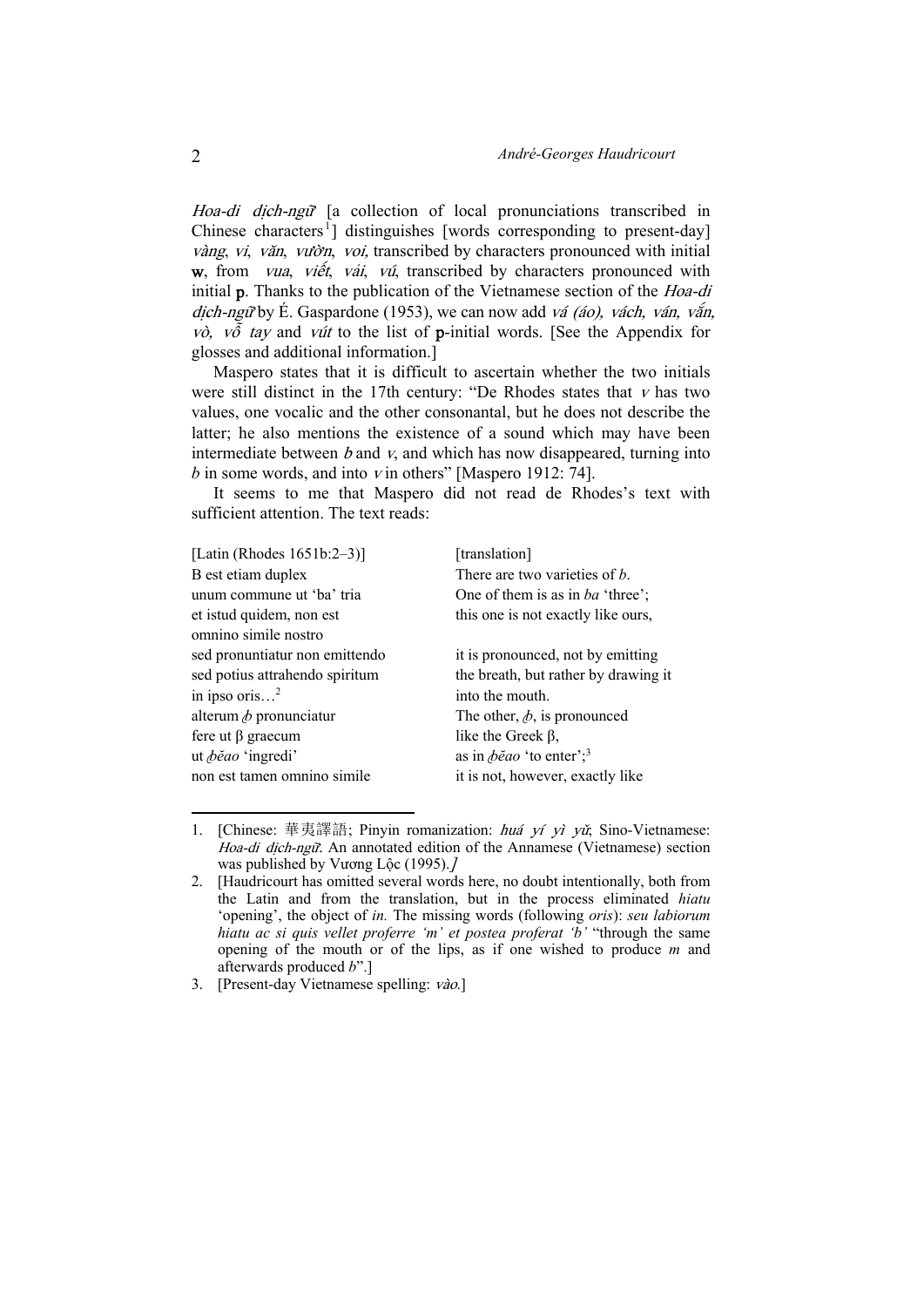| nostro 'V' consonanti           | our consonant V:                       |
|---------------------------------|----------------------------------------|
| sed paulo asperius,             | it is slightly aspirated, $4$          |
| et in ipsa labiorum apertione   | and is pronounced opening the lips,    |
| pronunciatur                    |                                        |
| ita ut sit vere litera labialis | like a true labial,                    |
| ut Hebræi loquuntur,            | as in speaking Hebrew,                 |
| non autem dentalis.             | and not as a labiodental. <sup>5</sup> |
|                                 |                                        |

The description of b is clearly of an injective pronunciation of preglottalized  $b$  [6]. While it is not quite as clear as that provided by Dubois  $(1909)^6$ , there can be no doubt as to its interpretation.

The barred  $b$  [ $\phi$ ] stands for a bilabial voiced spirant, which phoneticians transcribe with the Greek letter *beta* [β]. It is distinct from consonantal *V*, which must have been labiodental since there is no indication that this sound was pronounced differently than in European Romance languages. At the time, *V* and *U* were variants of the same sign, and were used to transcribe the vowel u as well as the labiodental consonant v. At the onset of a Vietnamese word,<sup>7</sup> where it is necessary to distinguish the vowel from the consonant, de Rhodes uses a diaeresis for the vowel:  $\ddot{u}$   $\delta$   $\delta$   $\alpha$   $\delta$   $\delta$   $\delta$   $\delta$   $\delta$   $\delta$  $\ddot{\mathbf{u}}$  (he also uses the same device for the semivowel: *xuit qua, xuotie, thue*,  $\ddot{u}$  $\ddot{v}$ . $8$ 

However, at that time there was some hesitation between  $\phi$  and  $\nu$  in a few words: I have found the pairs *bai/vai, bấn/vấn, bat bảnh/vat vảnh*, biết/viết, bồ bồ/uồ uồ, bờ/uờ, bót/uót, bửa/uửa, buót/uuót – i.e. ten words for which there is a fluctuation between the two spellings, versus sixty that consistently have a *v* and over eighty that consistently have a  $\phi$ .

Etymology reveals that in the case of *vai*, vấn and *viết* the  $\phi$  is older, and thus that the change went from bilabial to labiodental.

 $\overline{a}$ 

<sup>4. [</sup>*paulo asperius* 'slightly more roughly', cf. *asper* 'rough'; the translation 'aspirated' is based on the usage *spiritus asper* for the consonant *h*.]

<sup>5. [</sup>More literally, and precisely confirming the place of articulation: "pronounced in the same aperture of [between] the lips as a truly labial letter, as the Hebrews speak, and not as a dental."]

<sup>6. [</sup>See Haudricourt 1950 "Preglottalized…" in this volume.]

<sup>7. [</sup>More accurately: at the onset of a Vietnamese syllable.]

<sup>8. [</sup>A facsimile edition of the *Dictionarium* was published in Vietnam in 1991, with a Modern Vietnamese translation. Most of the diaereses were erased from the facsimile, but the distinctions of the original are preserved in the reprinted text that accompanies the translation.]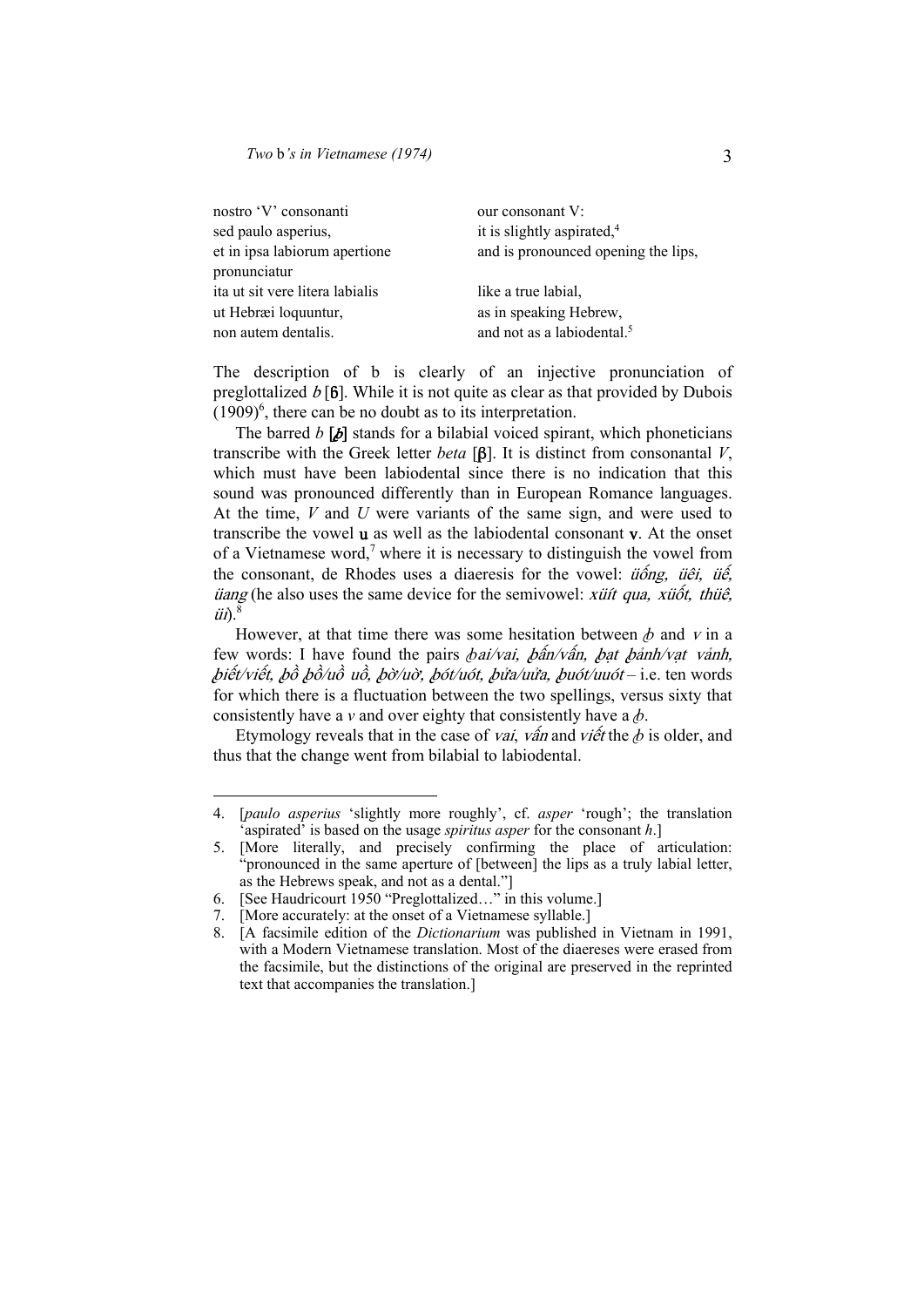In 1965, de Rhodes's text was finally read with great care by a student of Laurence Thompson, whose Ph. D. on the phonology of "Middle Vietnamese" was published in Saigon in 1969 with an English translation of de Rhodes's Latin text as an appendix (Gregerson 1969).

At this point, another issue must be taken into account. In 16th-century Spain, a merger of b and v was under way: it began in Castilian (Spain's official language), then spread to the other languages of the peninsula, viz. Catalan to the East and Portuguese to the West (Haudricourt and Juilland 1970:  $69-81$ ). At present, the only areas where **b** and **v** remain as distinct phonemes are the southern part of the Catalan-speaking area (the region of Valencia) and the southern part of the Portuguese-speaking area (the region of Algarve).

This is relevant because after de Rhodes, the main witness [of Vietnamese pronunciation] is a Portuguese from Lisbon, João de Loureiro (1710-1796), who stayed in the city of Huế from 1742 to 1777. De Loureiro's *Flora Cochinchinensis* is a book of great importance for Vietnamese botany and ethnobotany. It contains hundreds of carefully transcribed plant names; the "hooks" and "bars" [de Rhodes's special diacritics] are indicated by means of an interruption in the shape of the letter<sup>9</sup>, so that barred b is distinct from plain b and barred d from plain d. But there is an error in two frequently used words, voi ['elephant'] and vòi ['(elephant's) trunk'], which are written with the barred  $b$  [ $\delta$ oi,  $\delta$ òi] in the plant names cỏ vòi voi, deei vòi voi, and nâm cưt voi (see Appendix). Both de Rhodes's dictionary on the one hand and etymology on the other indicate without ambiguity that their initial was actually  $v$ , originally a  $w$ .

It is thus likely that by the middle of the 18th century, the present-day merger was already completed, and that the use of  $\phi$  by J. de Loureiro in his transcriptions was no more than an orthographic tradition.<sup>10</sup>

1

<sup>9. [</sup>In Loureiro 1790, de Rhodes's barred letters were rendered, not by adding hooks or bars, but by a small gap, either in the lower half of the vertical stem of *b*, or in the vertical part of the round belly of *d*. The gaps were produced by making a small horizontal cut in the moulded metal letter-forms. Gaps in the letters *u* and *o* indicated 'bearded' ư and ơ. De Loureiro remarks that these modifications (and the tone-marks) were an annoyance to typographers, who tended to leave them out (Loureiro 1790:xv).]

<sup>10. [</sup>Haudricourt does not mention de Loureiro's phonetic remark (which he may not have seen) in the introduction to the *Flora*: "The horizontally cut *b* indicates a sound intermediate between ordinary b and consonantal *v*." (Loureiro 1790:xv).]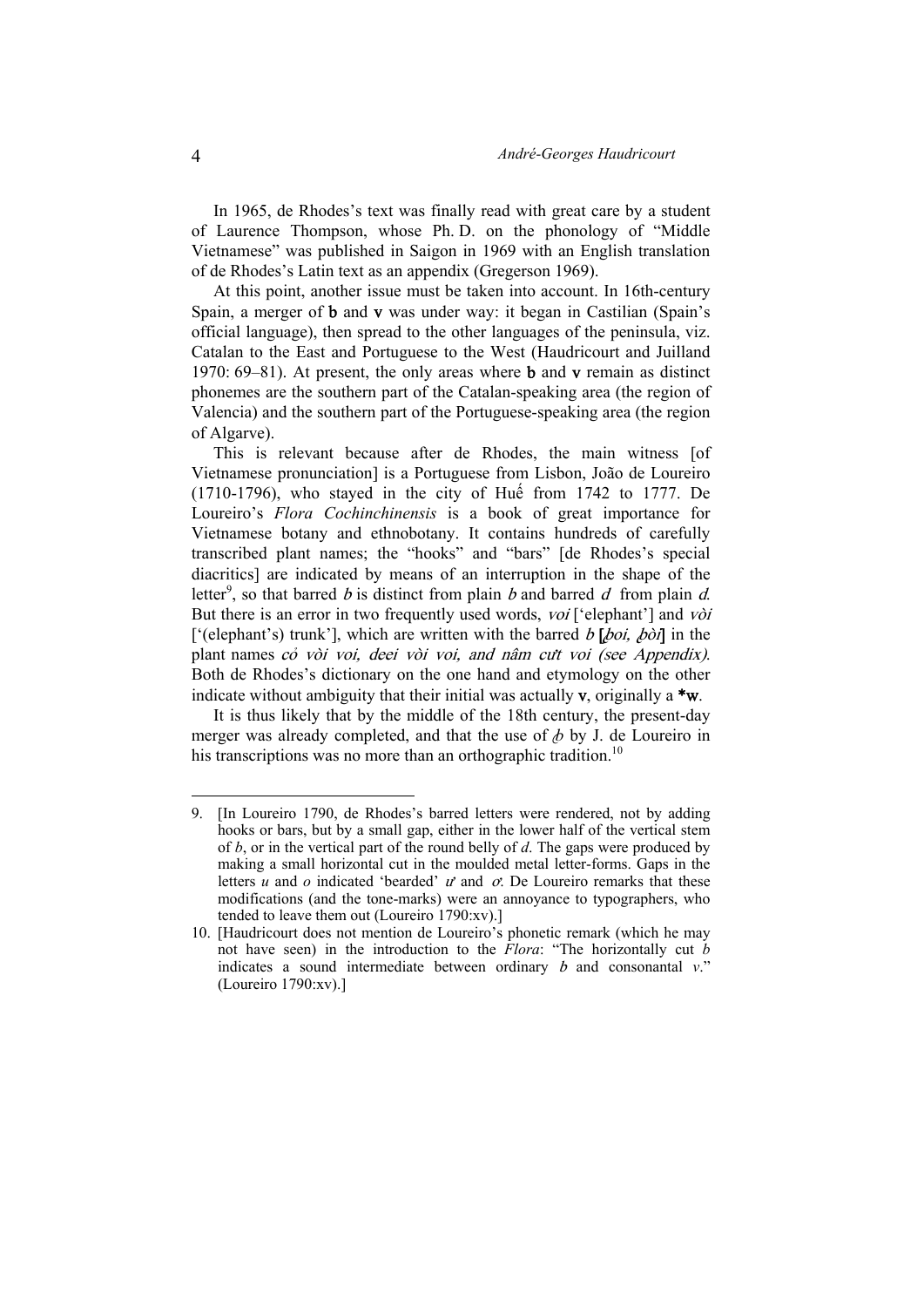Finally, we may note that when later botanists like Lanessan (1885) and Pételot (1952-1954) reproduced the words transcribed by J. de Loureiro, they replaced  $\phi$  not by v, but by an ordinary  $b$ .<sup>11</sup>

#### **Comments**

 $\overline{a}$ 

Haudricourt's analysis of a modified *b* character in de Rhodes's epochmaking Vietnamese dictionary (1651) adduces facts from Romance philology and Ming-dynasty Chinese lexicography. Vernacular names in an 18th-century book on Vietnamese plants is a logical place to find out about the pronunciation of Vietnamese at that time; and a fine-grained understanding of its author's language background contributes to evaluating its testimony.

Some twenty years earlier, Haudricourt had written an article that traced the peculiarities of the Vietnamese spelling system back to the spelling habits (graphophonemics) of the Romance languages that were familiar to the 17th-century European authors of this system (Haudricourt 1949, translated 2010).

<sup>11. [</sup>The mistake which Haudricourt points out, namely the replacement of  $\phi$  by  $\phi$ , leads to an erroneous modern pronunciation, since these two phonemes (unlike  *and*  $*v*$ *) have not merged in the modern language. In conversation,* Haudricourt suggested that Lanessan had either not noticed or not understood de Loureiro's modified *b*, and had substituted plain b, perhaps without realizing it (Ferlus, p.c. 2015).]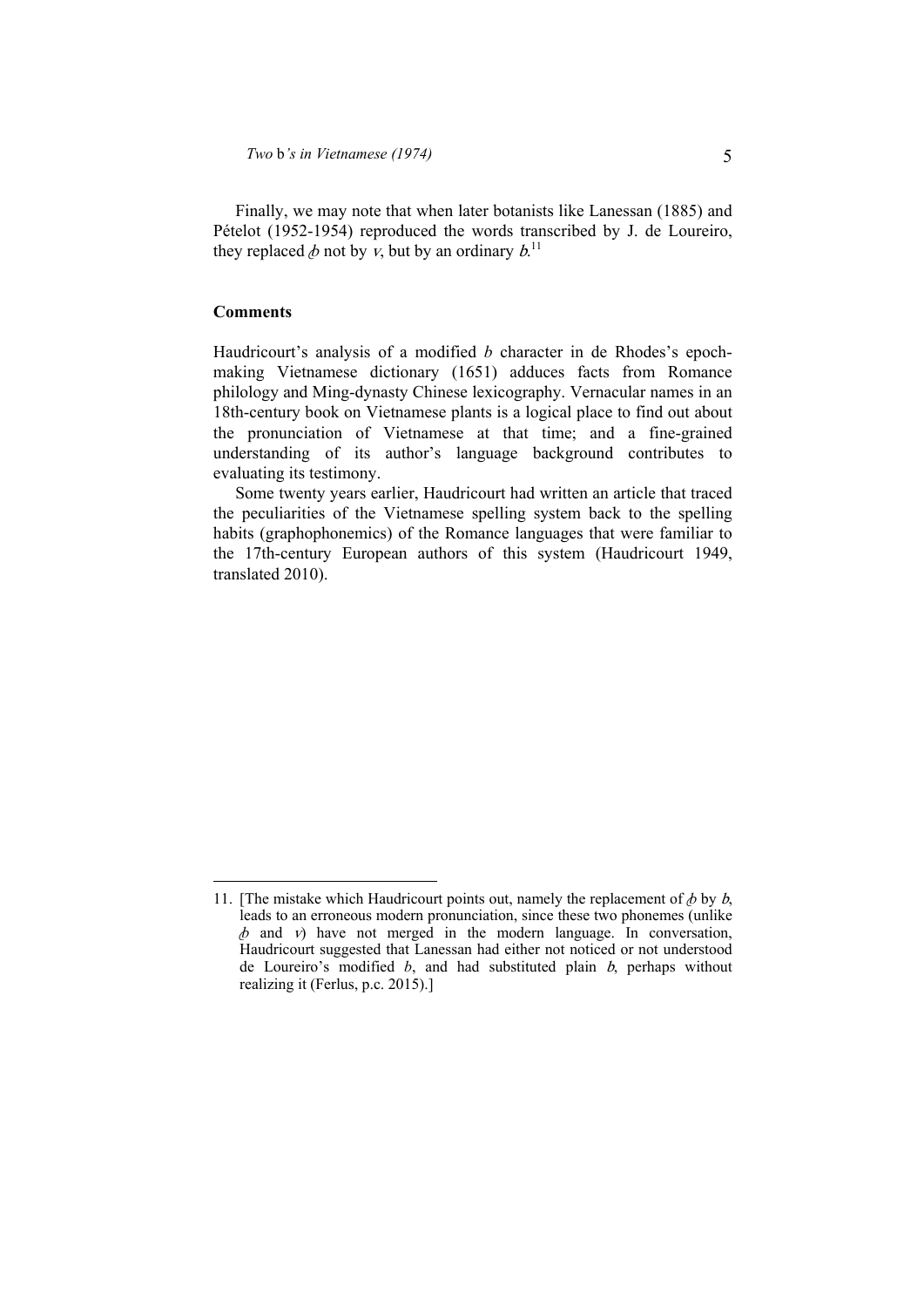#### **References**

- Dubois, Lieutenant Marcel. 1908. Cuốc-ngữ et mécanisme des sons de la langue annamite : Etude phonétique pratique [Quốc-ngữ and the mechanism of sounds in the Annamese language: a practical phonetic study]. *Revue Indochinoise* 10. 721–728.
- Gaspardone, Émile. 1953. Le lexique annamite des Ming [The Annamese lexicon of the Ming dynasty]. *Journal Asiatique* 241. 355–397.
- Gregerson, Kenneth J. 1969. A study of Middle Vietnamese phonology. *Bulletin des Études Indochinoises* 44(2). 133–193.
- Haudricourt, André-Georges & Alphonse Juilland. 1970. *Essai pour une histoire structurale du phonétisme français* [Toward a structural history of the French sound system]*.* 1949. Paris: Klincksieck. Second edition [Janua Linguraum series practica 115]. The Hague, Paris: Mouton.
- Lanessan, Jean Marie Antoine de. 1885. *Les plantes utiles des colonies françaises*  [Useful plants of the French colonies]*.* Paris : Imprimerie Nationale.
- Loureiro, Joannis de. 1790. *Flora Cochinchinensis* [Flora of Cochinchina]. Ulyssipone [Lisbon]: Royal Academy. http://www.biodiversitylibrary.org/item/10329 (Accessed in 2010)
- Maspero, Henri. 1912. Étude sur la phonétique historique de la langue annamite : Les initiales [Studies in Annamese historical phonetics: Initial consonants]. *Bulletin de l'École Française d'Extrême-Orient* 12. 1–127.
- Pételot, Alfred. 1952–1954. *Les plantes médicinales du Cambodge, du Laos et du Viêtnam* [Medicinal plants of Cambodia, Laos and Vietnam]. Saigon.
- Rhodes, Alexandre de. 1651a. *Dictionarium Annamiticum Lusitanum et Latinum*  [Annamese-Portuguese-Latin Dictionary]. Sacred Congregation for the propagation of the faith. Rome. [The *Dictionarium* proper has 450 unnumbered printed pages, each with two numbered columns (1-900). The front-matter and appendix (errata, Latin index) are unnumbered.]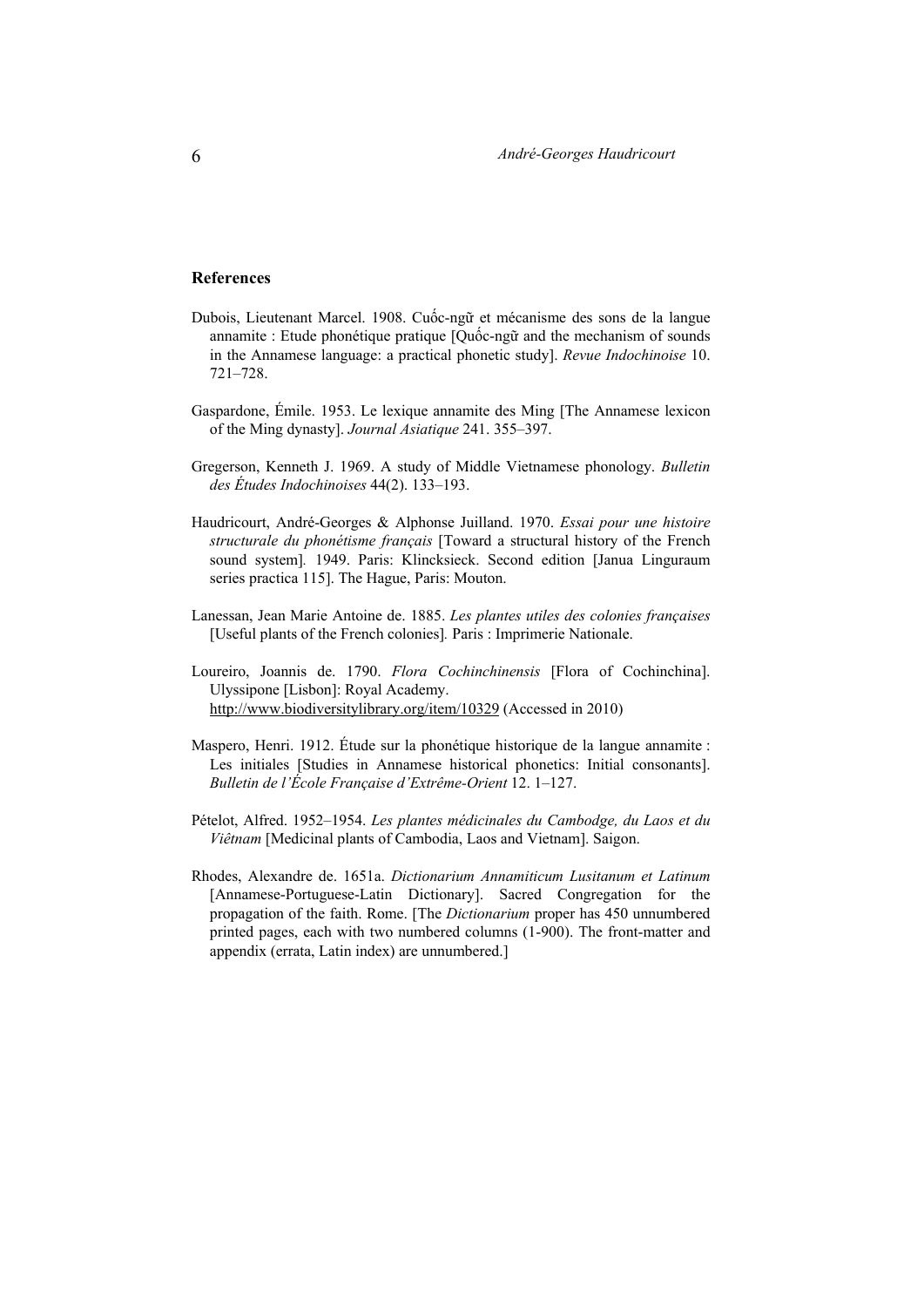Rhodes, Alexandre de. 1651b. *Linguae Annamiticae seu Tunchinensis brevis declaratio* [Brief description of the Annamese or Tonkinese language]. p. 1-31. [Bound together with (and after) Rhodes 1651a, possibly as part of the appendix to that work (This appendix also contains errata *for the Dictionarium* and supplementary errata for the *Declaratio*, which has its own errata.) ]

#### **Additional references**

- Barrau, Jacques. 2000. Des îles comme sites propices à l'étude des relations entre les sociétés humaines et la nature [Islands as suitable sites for the study of relationships between human societies and nature]. *Journal d'agronomie tropicale et de botanique appliquée (JATBA – Revue d'ethnobiologie)* 42. 49– 64.
- Fumagalli, Francesca. 2013. Entretien avec André G. Haudricourt [Interview with A.-G. Haudricourt]. In L. Bouquiaux & J. Thomas (eds.), *L'Ethnolinguistique: Haudricourt et nous, ses disciples*, 9–25. Saint-Martin-au-Bosc: Société d'Études Linguistiques et Anthropologiques de France-ASBL
- Haudricourt, André-Georges. 1949. L'origine des particularités de l'alphabet vietnamien. *Dân Viêt-Nam* 3. 61–68. Translated as: The origin of the peculiarities of the Vietnamese alphabet. *Mon-Khmer Studies* 39: 89–104 (2010).
- Nguyễn Tích, and Trần Hợp. 1971. *Tên cây rừng Việt Nam. Nomina vernacula plantarum silvaticarum vietnamicarum* [Vernacular names of the wild plants of Vietnam]. Hanoi: Nhà xuất bản nông thôn [Rural Publishing House].
- Rhodes, Alexandre de. 1991. *Từ Điển Annam-Lusitan-Latinh* [Annamese-Portuguese-Latin dictionary<sup>]</sup>. Ho Chi Minh City: Nhà xuất bản khoa học xã hội [Social Sciences Publishing House]. [Facsimile reproduction with Modern Vietnamese translation. Viện Khoa Học Xã Hội tại T.P. Hồ Chí Minh [Ho Chi Minh City Institute of Social Sciences]]
- Vương Lộc. 1995. *An Nam dịch ngữ* [Chinese-Annamese vocabulary]. Hanoi: Trung tâm từ điển học. [This is an annotated edition of the Ming dynasty Chinese-Annamese vocabulary that constitutes part of the *Huá yí yì yǔ* 華夷譯 語 series of bilingual vocabularies compiled during the Ming dynasty].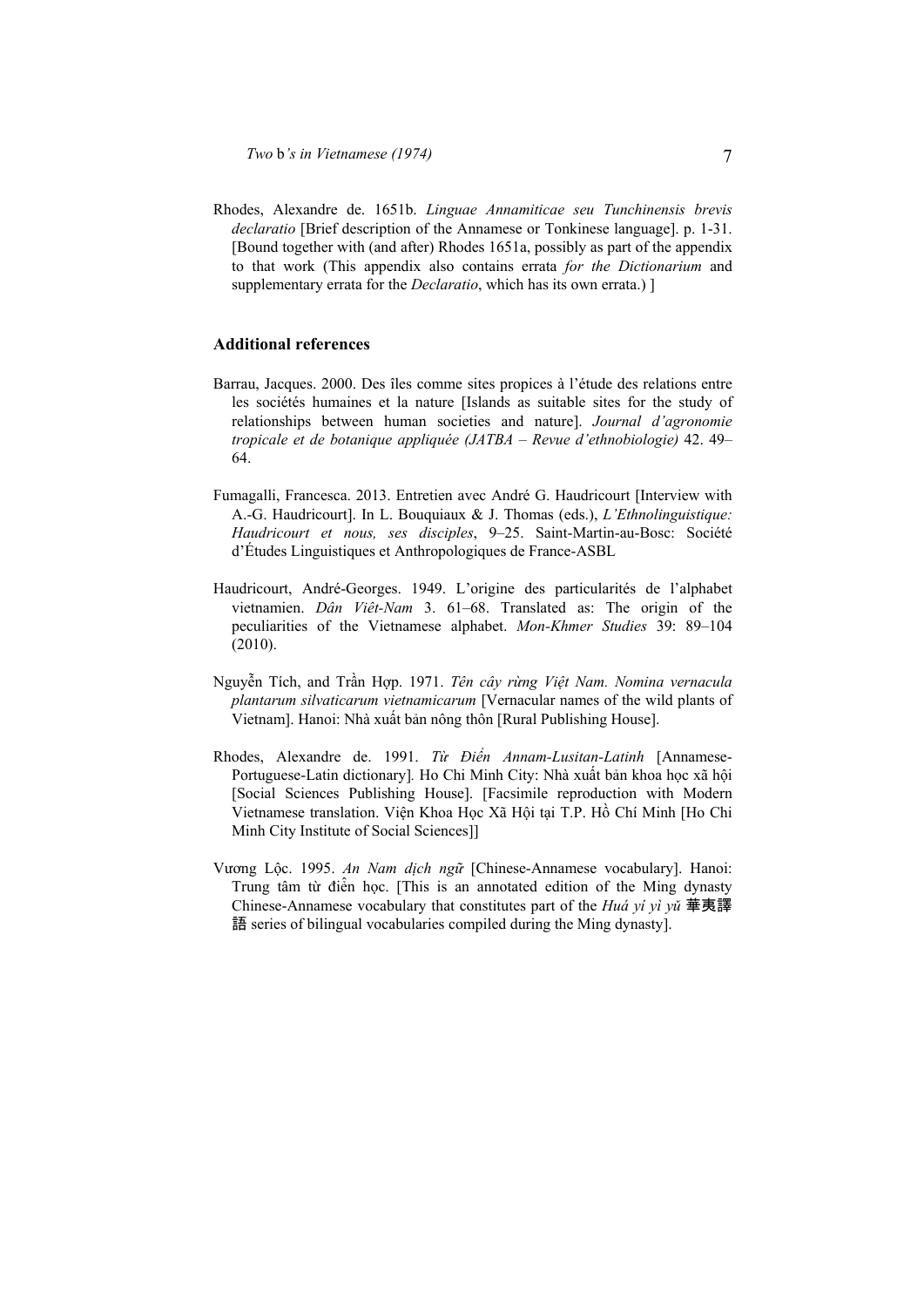#### **Appendix: Lists of cited examples**

Haudricourt's typed manuscript contained small handwritten tables of the examples cited from the 15th century Chinese phonetic wordlist with glosses, which were not needed in the Vietnamese version. These are presented in (1)–(3) below: modern Vietnamese spelling, gloss, 15th century Chinese phonetic rendering as cited by Maspero, modern Mandarin pronunciation of the character.

(1) [Vietnamese words with Chinese phonetic renderings, from the Hoa-di dịchng<sup>ữ</sup> : Characters pronounced w- (Maspero 1912:74)]

| vàng               | 'vellow'                  | 「罔     | wǎng] |
|--------------------|---------------------------|--------|-------|
| Vİ                 | '未, 8th cyclic character' | 「威     | wēi]  |
| văn                | 'writing'                 | 「聞     | wén]  |
| vườn               | 'garden'                  | 「文     | wén]  |
| $(\hat{0}$ ng) voi | 'elephant'                | 翁<br>威 | wēil  |

(2) [Vietnamese words with Chinese phonetic renderings from the *Hoa-di dich-ngữ :* Characters pronounced p- (Maspero 1912:74)]

| vua  | 'emperor'  | 「波 | bō1  |
|------|------------|----|------|
| viết | 'to write' | 「別 | bié] |
| vái  | 'fabric'   | 「帛 | bó]  |
| vú   | 'breast'   | 「布 | bù1  |

(3) [More Vietnamese words phonetically rendered by characters pronounced with initial p- in the Hoa-di dịch-ngữ (Gaspardone 1953)]

| vá áo  | to mend (clothes)             |
|--------|-------------------------------|
| vách   | partition wall                |
| ván    | plank, board                  |
| vắn    | short, brief                  |
| vò     | 1ar                           |
| vỗ tay | to clap one's hands           |
| vút    | to wash (rice before cooking) |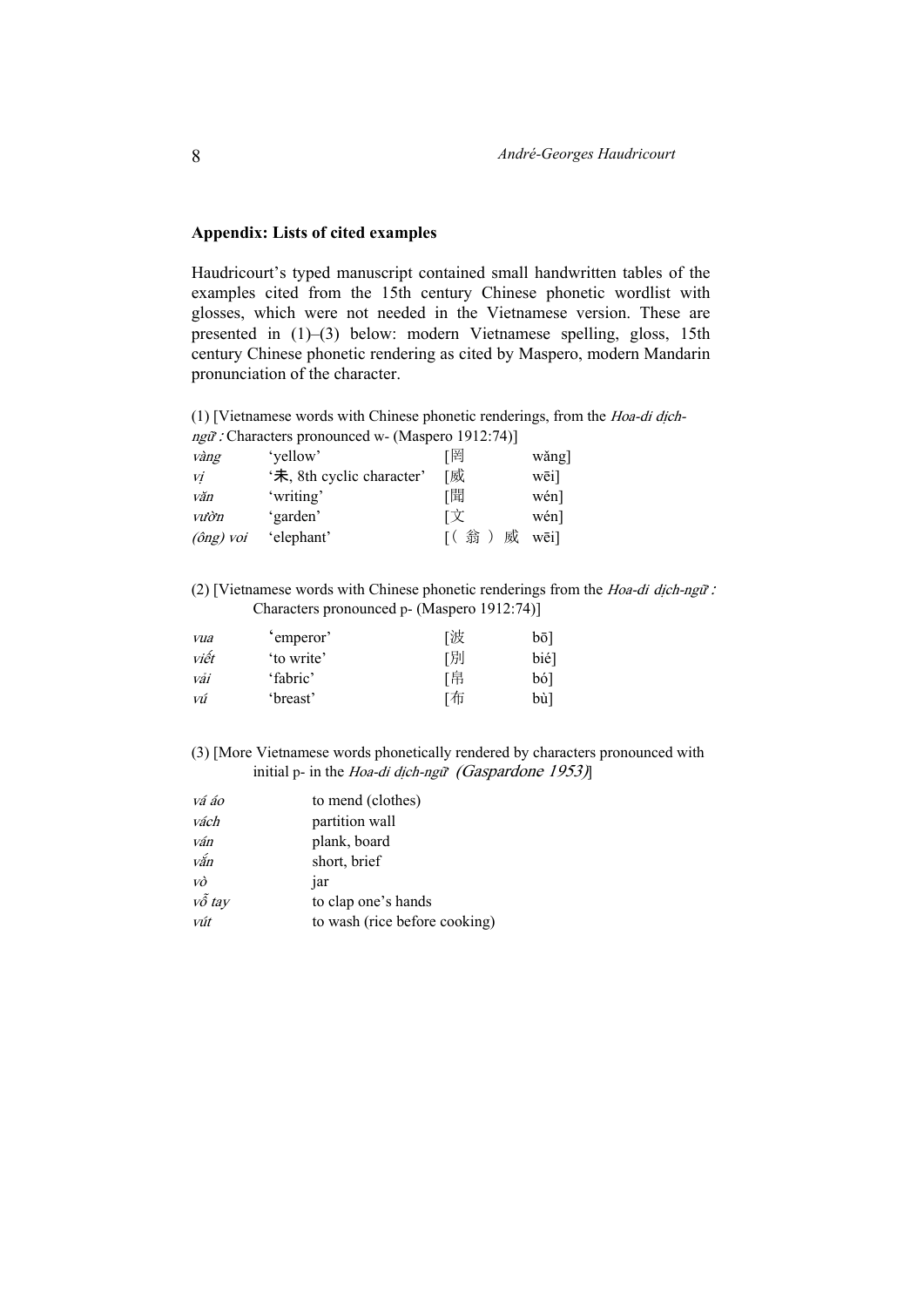| (4) [Words with initial or medial $\ddot{u}$ in Rhodes 1651a, with current spelling, gloss, |  |  |
|---------------------------------------------------------------------------------------------|--|--|
| and page no.]                                                                               |  |  |

| uống             | to drink                       | 873 |
|------------------|--------------------------------|-----|
| vâv              | to besiege, to encircle        | 864 |
| $(u\acute{e}$ -) | unclean                        | 864 |
| xít/xut qua      | to brush past sth.             |     |
| xuất             | (to come) out                  | 900 |
| thuê             | to hire, to employ so.         | 782 |
| Ůİ               | to push away, to push back 867 |     |
|                  |                                |     |

[(5) Words spelled with both barred  $b$  [ $b$ ] and  $v$  in Rhodes (1651a). Viet.=presentday Vietnamese orthography.]

| Rhodes 1651                       | Viet.             | meaning                                          | details from Rhodes 1651                                                                       |
|-----------------------------------|-------------------|--------------------------------------------------|------------------------------------------------------------------------------------------------|
| bai / vai                         | vai               | 'shoulder'                                       |                                                                                                |
| bấn / vấn                         | vắn               | 'short'                                          | vấn 'curto, brevis',<br>also $\phi$ án 'ditto' (p. 859)                                        |
| bạt bảnh /<br>vạt vảnh            | vat vãnh 'slight, | insignificant'                                   | bạnh bạt / bãnh bạt / bạt banh<br>'miudezas, minutia' (p. 67)                                  |
| biết / viết                       | viết              | 'to write'                                       |                                                                                                |
| bí / úi                           |                   | vây cá '(fish's) fin'                            | uí cá 'barbatana, pinna',<br>also $\phi$ í cá 'ditto' (p. 866)                                 |
| ,bồ bồ / uồ uồ                    | vò vò             | 'wasp'                                           |                                                                                                |
| $b\dot{\sigma}$ / $u\dot{\sigma}$ | vât vờ            | 'to float (in the air),<br>precarious, unstable' | <i>bat bò</i> 'fazer cambetas, titubo'<br>(p. 70)                                              |
| bót / uót                         | vót               | 'to sharpen; to whittle'                         |                                                                                                |
| bửa / uửa                         | vữa               | 'rotten (egg)'                                   | <i>uửa, tlứng uửa</i> 'ouo podre, goro,<br>ouú vrinum' [also tlứng bửa, ũ<br>'ditto' (p. 875)] |
| buót / uuót                       | vuôt              | 'to stroke'                                      |                                                                                                |